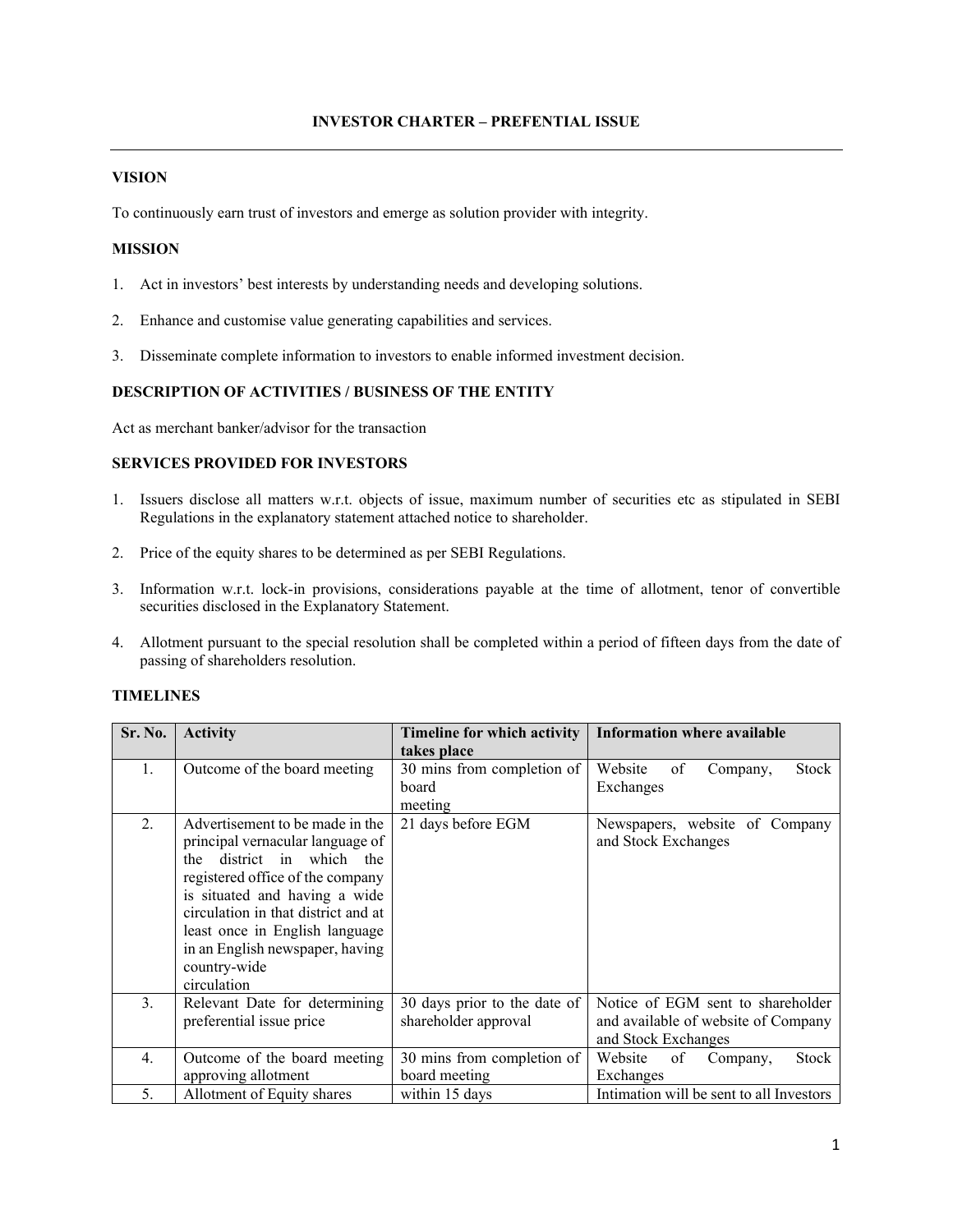# **RIGHTS OF INVESTORS**

- 1. Receive the notice and the explanatory statement with the required details about the proposed preferential issue.
- 2. Right to seek clarification in accordance with the grievance redressal mechanism policy of the company.
- 3. Such other rights, as may be available to a shareholder of a listed public company under the Companies Act, the Listing Regulations and the AoA of the Company and other applicable laws.

# **DO'S AND DON'Ts FOR THE INVESTORS**

- 1. Provide correct and factual details as requested by the Issuer for compliance with requirements under Companies, Act, 2013, SEBI ICDR and other relevant rules and regulations.
- 2. Pay full consideration at the time of allotment in case of equity shares. In case of warrants, pay at least 25% of the consideration at the time of allotment.
- 3. Not delay in making the payments.
- 4. Ensure that payment is done only from the allottee's bank account.

### **INVESTOR GRIEVANCE REDRESSAL MECHANISM AND HOW TO ACCESS IT**



#### **TIMELINES FOR RESOLUTION OF INVESTOR GRIEVANCES IN PREFERENTIAL ISSUE**

| Sr. No | <b>Activity</b>                                                               | No. of calendar days |
|--------|-------------------------------------------------------------------------------|----------------------|
|        | Investor grievance received by the Issuer and/or the RTA                      |                      |
|        | The Issuer and/or the RTA to respond to the investor with an acceptable reply | $T+10$               |
|        | The Issuer and/or the RTA and the investor shall exchange between             | Between T and T+10   |
|        | themselves additional information related to the grievance, wherever required |                      |
|        | In case any further coordination / information is required by Issuer          | Up to $T+20$         |
|        | / RTA, final response to the investor should be sent                          |                      |

Best efforts will be undertaken by Merchant bank to respond to the grievance within T+30.

**Note:** 

**It is not mandatory for the Issuer to appoint a Merchant Banker or any other entity as Advisor or Arranger for the Preferential Issue and even if appointed, they are NOT involved in the entire process of Issuance. Hence the Investors will have to take up their grievance/s directly with the Company AND /OR RTAs.**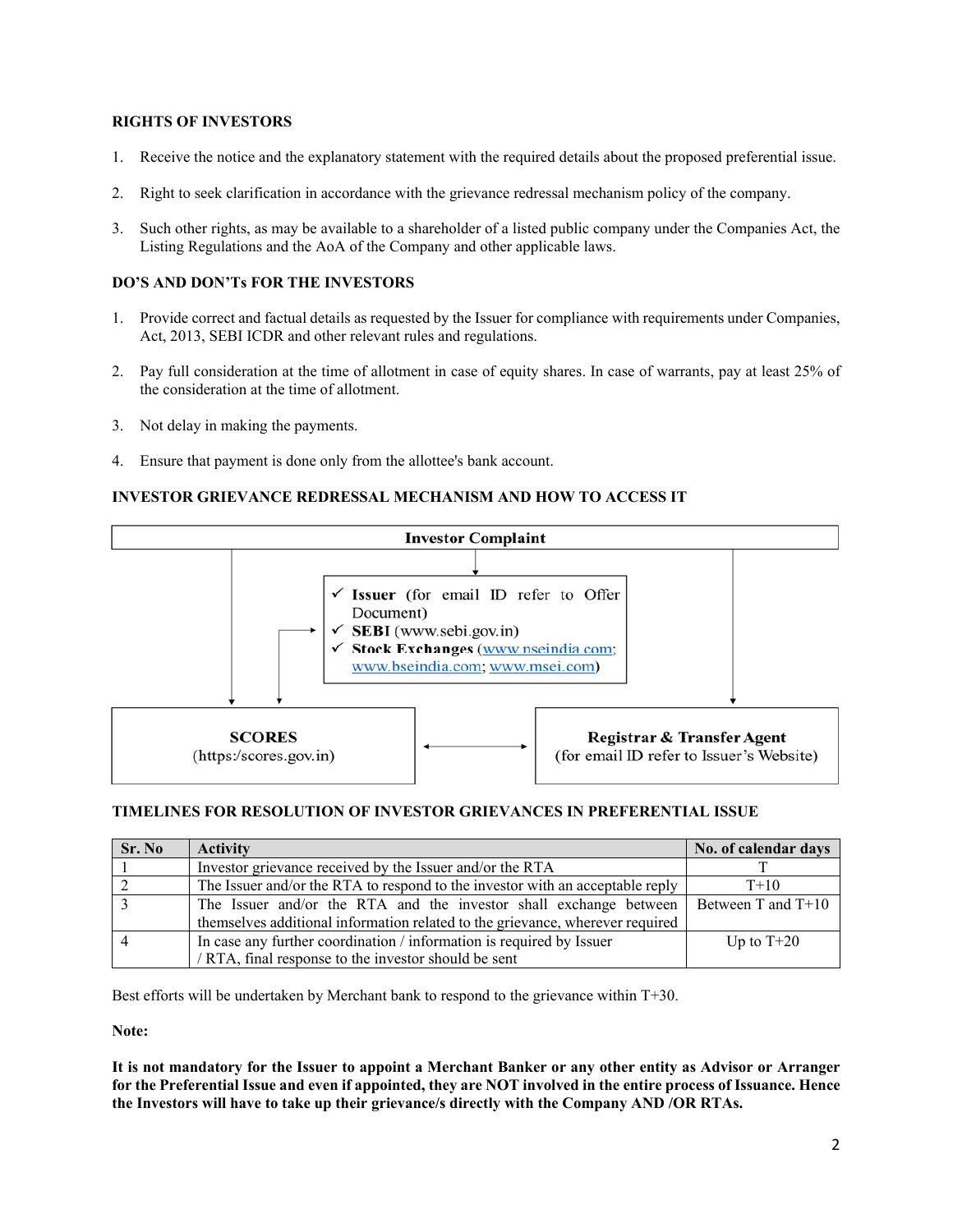### **Nature of investor grievance for which the aforesaid timeline is applicable**

- 1. Delay in refunds, if any;
- 2. Non-receipt of notice or other relevant communication;
- 3. Non receipt of securities in demat account;
- 4. Any other grievance as may be informed from time to time.

### **Mode of receipt of investor grievance**

The following modes of receipt will be considered valid for processing the grievances in the timelines discussed above

- 1. Letter from the investor addressed to the merchant bank at its address mentioned in any relevant communication, detailing nature of grievance, details of application, details of bank account, date of application etc.
- 2. E-mail from the investor addressed to the merchant bank at its e-mail address mentioned in the in the notice or any other relevant communication, detailing nature of grievance, details of application, details of bank account, date of application etc.
- 3. On SEBI Complaints Redress System (SCORES) platform.

### **Nature of enquiries for which the Merchant bank/Advisor/ Arranger shall endeavour to resolve such enquiries/ queries promptly during the issue period.**

- 1. Process for applying in the issue and making payments.
- 2. Terms of the issue, pricing, allotment methodology, issue period, date of allotment, date of listing.
- 3. Any other query of similar nature.

### **RESPONSIBILITIES OF INVESTORS**

- 1. Stockholders should read notice and other related literature carefully.
- 2. Investor shall comply with regulatory requirement including investment limit under which it is governed for example insurance companies, FPIs, Mutual Funds etc before investing in listed companies.
- 3. Investor shall obtain required approval, if any before making investment.
- 4. Investors should fully understand the terms of investment and timelines involved in the issue process as disclosed in the offer document, application form, and issue related literature.
- 5. Investor to confirm and ensure that it is not directly or indirectly, debarred from accessing the capital market or have been restrained by any regulatory authority from directly or indirectly acquiring the Equity Shares.
- 6. Investor to confirm that it is not declared as wilful defaulter as per RBI circular.
- 7. Investor shall transfer subscription money to Company in reasonable time to ensure allotment get completed in 15 days from the date of special resolution.
- 8. Investor should consult his or her own tax consultant with respect to the specific tax implications arising out of their participation in the issue.